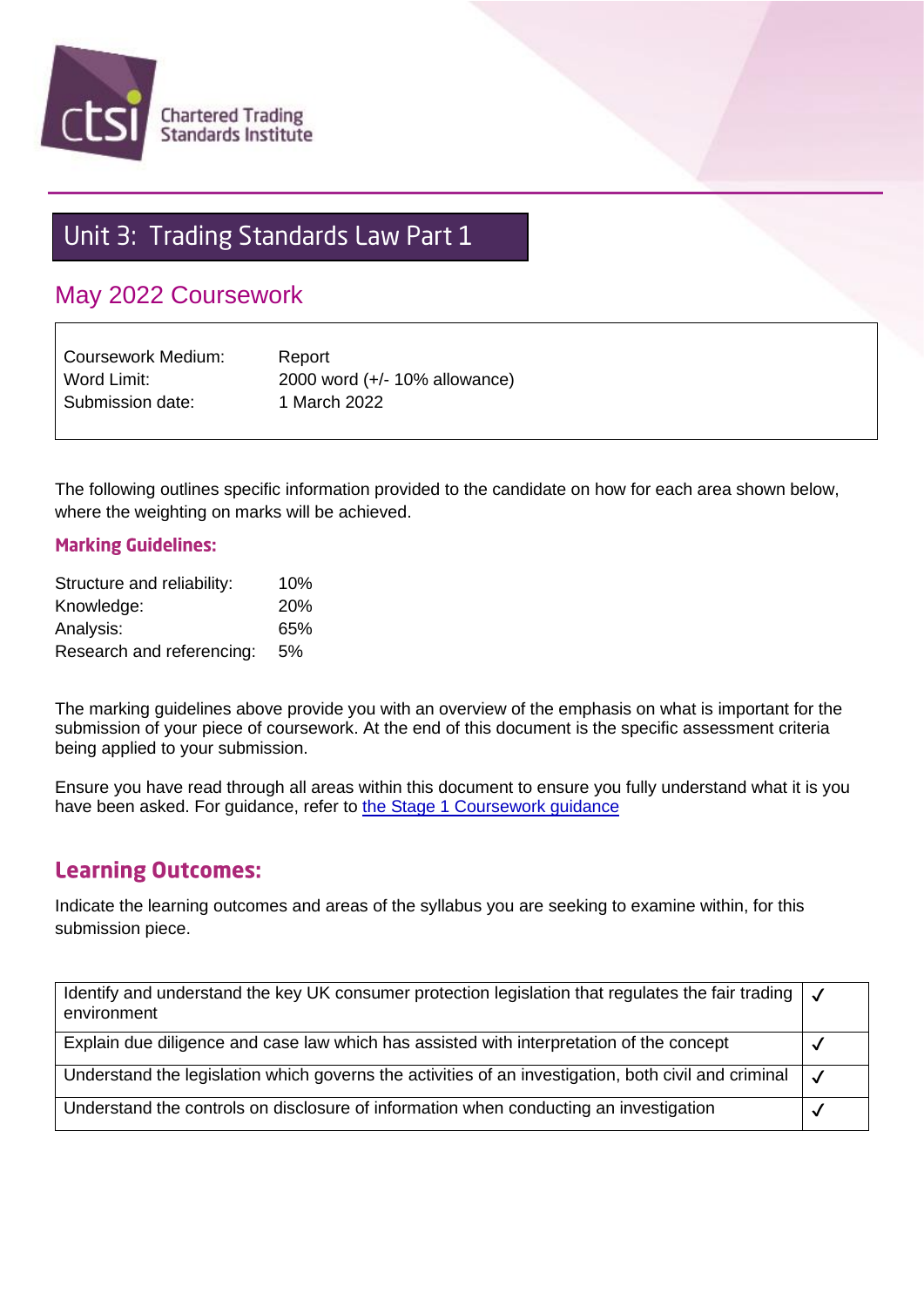# **Ouestion:**

Using an example of an investigation involving offences in legislation within the syllabus, where you have planned and executed investigative steps up to and including a suspect interview, produce a report explaining the following:

- a) The evidence required to prove the elements of the offence/s in question including a witness statement
- b) Your considerations when planning how to collect this evidence, and any limitations on what you were able to collect
- c) How powers were used to obtain evidence
- d) How did you plan and conduct the suspect interview?

Your report should include reference to any relevant **case law** or **guidance**, and evidence should include copies/excerpts of **actual** investigation reports, statements, notices and photographs. Documents should be appended but redacted where appropriate.

If you work outside of a local authority trading standards department, in a compliance role, where it fits against the coursework requirement, you may use a compliance issue which has occurred that has either been investigated internally only, or has involved the intervention/investigation of a TS department. It is understood that in both of these cases you may not be able to show that you have 'real life' experience of undertaking the activities. Therefore, your coursework should explain your involvement internally, but also provide narrative addressing the assessment criteria from a TS enforcement perspective, "as if" you were investigating as a TS officer would. For example, you may not actually take a formal statement from a witness as part of your normal duties, but you may speak to various people concerned when conducting an internal investigation into a compliance issue, you can explain what you have done and attach any evidence, but also explain how a TS officer would have gathered the evidence in a formal witness statement, could you write up your findings in the form of a witness statement as an investigating officer would?

|    | <b>Skills to be demonstrated</b>                                                                               | <b>Marking requirements</b>                                                                                                                                                                                      | ℅<br>marks | Οf |
|----|----------------------------------------------------------------------------------------------------------------|------------------------------------------------------------------------------------------------------------------------------------------------------------------------------------------------------------------|------------|----|
| 1. |                                                                                                                | Correct identification of all relevant offences                                                                                                                                                                  | 25         |    |
|    | Identify the evidential<br>requirements necessary to prove<br>criminal offences beyond all<br>reasonable doubt | Identification of the evidential requirements necessary<br>to prove criminal offences Explanation of different<br>types of evidence that could be collected and how the<br>required evidence was to be collected |            |    |
|    |                                                                                                                | Evidence collected, retained and produced in line with<br>the rules of evidence                                                                                                                                  |            |    |
|    |                                                                                                                | Ability to take or write a witness statement                                                                                                                                                                     |            |    |
| 2. | Use of powers                                                                                                  | Accurate identification of appropriate enforcement<br>powers to be used                                                                                                                                          | 20         |    |
|    |                                                                                                                | Consideration of importance of correct use of powers                                                                                                                                                             |            |    |

# **Assessment Criteria:**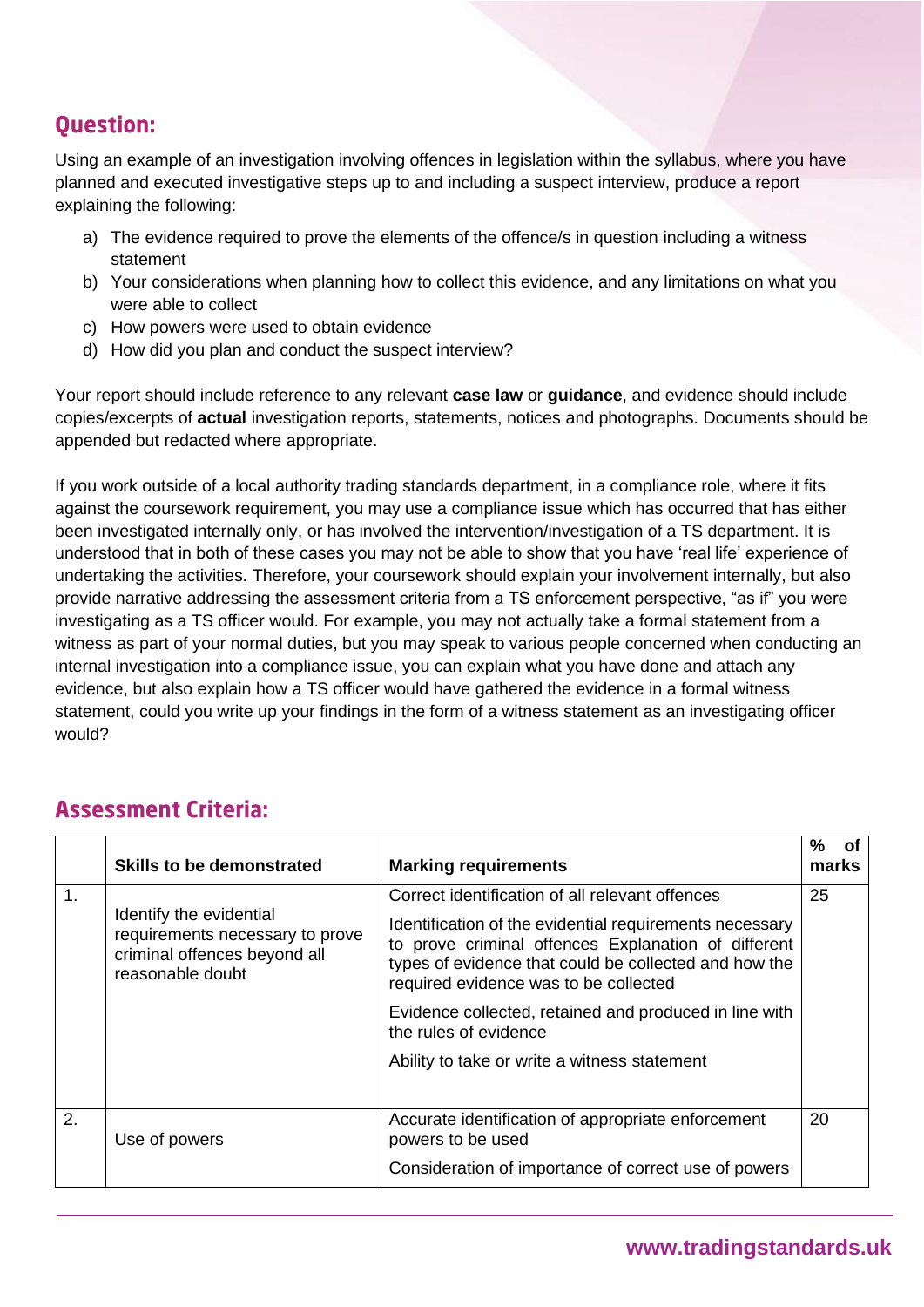| 3.               | Suspect interviewing - Use a<br>suitable model of questioning that<br>enables the facts of the case to   | Explanation of any procedures to be followed when<br>exercising powers<br>Documentation showing evidence of powers<br>exercised during course of the investigation<br>Consideration of different types of interviews and<br>reasoned argument for chosen approach | 20 |
|------------------|----------------------------------------------------------------------------------------------------------|-------------------------------------------------------------------------------------------------------------------------------------------------------------------------------------------------------------------------------------------------------------------|----|
|                  | be established, to explore any<br>due diligence defence and<br>establish any mitigating<br>circumstances | Knowledge of different types of questioning/<br>interviewing models<br>Preparation of interview plan based on evidence<br>collected                                                                                                                               |    |
|                  |                                                                                                          | Application of the requirements of the Police and<br>Criminal Evidence Act 1984                                                                                                                                                                                   |    |
| $\overline{4}$ . | Structure and reliability                                                                                | Report presented with a clear and logical structure<br>Evidence presented to demonstrate skills is valid and<br>authentic                                                                                                                                         | 10 |
| 5.               | Knowledge                                                                                                | Understanding of the relevant legislation, case law<br>and available guidance for the potential offences and<br>investigatory practice                                                                                                                            | 20 |
| 6.               | Research and Referencing                                                                                 | Is any research you have carried out accurate and<br>any referencing, correct?                                                                                                                                                                                    | 5  |

### Use of attachments

Please attach any documents that are relevant to the work that you undertook and that you are reflecting upon in this Report. These will not be included in the word count of your Report the supporting document will not be recognised within the marking system.

## **GDPR** and compliance process

You may provide supporting documents with your submission, where appropriate. For example, a prosecution report.

Submissions with supporting documentation will only be accepted where any information that falls within GDPR is:

- anonymised; or
- if necessary, replaced with Person A / Company A etc.

For any submission that includes information that falls within GDPR regulations, the above process must be followed. Where an individual can be identified either directly or indirectly from that data held this data must